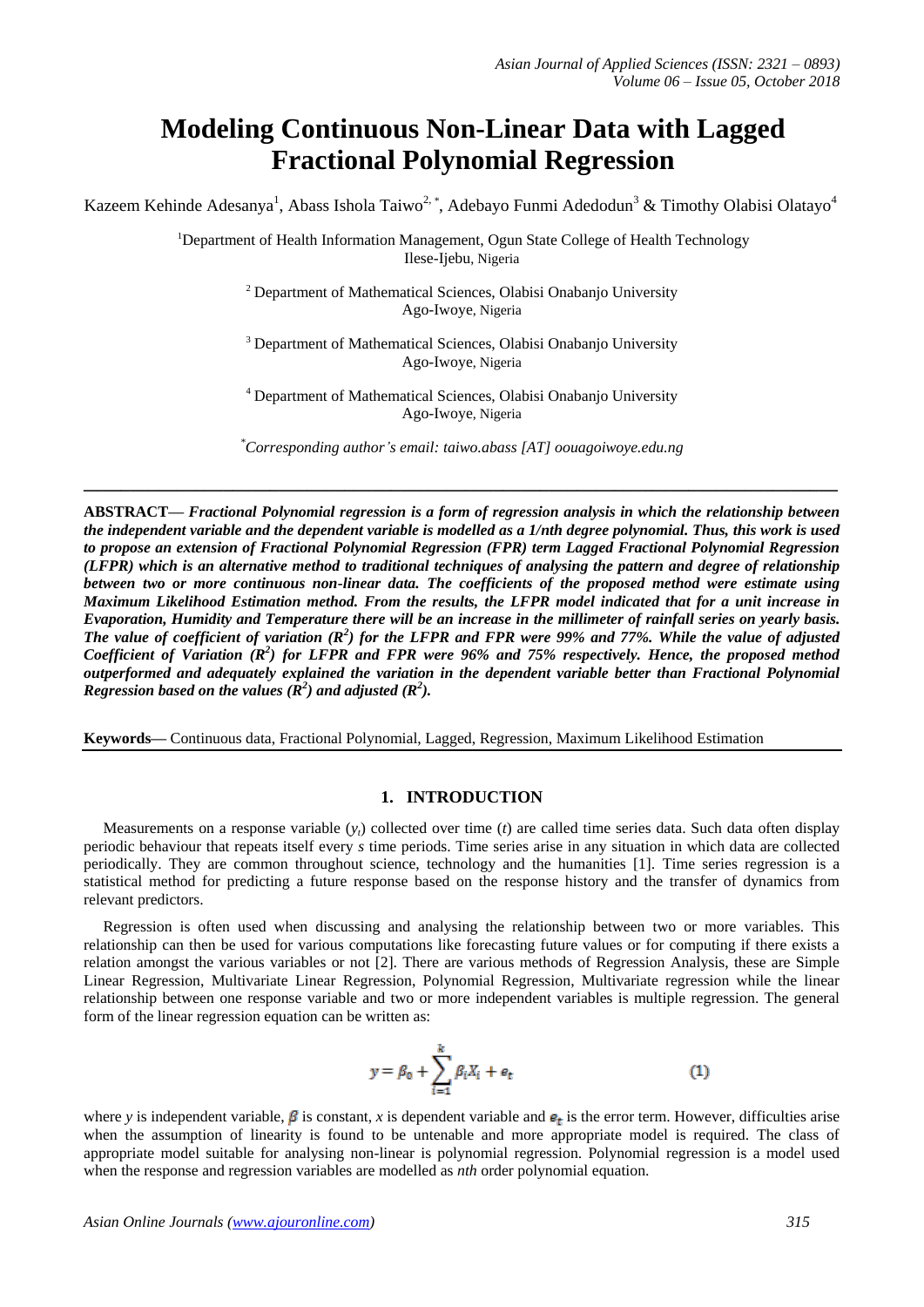Fractional Polynomials was introduced by [3] and it is an extension of polynomial models for determining the functional form of a continuous predictor. These models are suited for nonlinear data and it has been used in many researches like [4, 5 ,6, 7, 8, 9] and many more.

By transforming *t*, a continuous variable in a linear model, the first-order Fractional Polynomial model is

obtained:

$$
y_t = \beta_0 + \sum_{i=1}^k \beta_k X_{t-1}^{pk} + \varepsilon_t \tag{2}
$$

where  $y_t$  is the dependent variable,  $\beta_k$  is the fractional coefficient,  $X_{t-1}$  is the independent variable and  $\varepsilon_t$  is error term.  $k^{\text{th}}$  Degree polynomial can be written as

$$
Y_{t} = \beta_{0+} \beta_1 X_{t-1}^{p1} + \beta_2 X_{t-2}^{p2} + \beta_3 X_{t-3}^{p3} + \dots + \beta_k X_{t-k}^{pk} + \varepsilon_t \tag{3}
$$

where  $P_1 = \frac{1}{r_1}$ ,  $P_2 = \frac{1}{r_2}$  ...  $P_k = \frac{1}{r_k}$ 

 A distributed lag model is a model for time series data in which a regression equation is used to predict current values of a dependent variable based on both the current values of an explanatory variable and the lagged (past period) values of this explanatory variable [10]. The starting point for a distributed lag model is an assumed structure of the form:

$$
y_t = a + \omega_0 x_t + \omega_1 x_{t-1} + \omega_2 x_{t-2} + \dots + \omega_n x_{t-n} + \varepsilon_t \tag{4}
$$

where  $y_t$  is the value at time period t of the dependent variable *y*, **a** is the intercept term to be estimated, and  $\omega_i$  is called the lag weight (also to be estimated) placed on the value *i* periods previously of the explanatory variable *x*.

 [11] used a statistical method based on Fractional Polynomials for the investigation of potential predictive factors and observed that analysis of continuous factors with Fractional Polynomials extract more information from such factors, to improve the statistical power to detect influential variables and their interaction with treatment. The analysis of the periodic component allowed us to increase our knowledge about the patterns of behaviour of a given set of data; it contributes to the construction of better forecast of the considered time series. Hence, this work will be used to discuss Fractional Polynomial regression (FPR) and a lagged form termed Lagged Fractional Polynomial Regression (LFPR) models with the objective of deriving the method of obtaining the coefficients using Maximum Likelihood method. The performance of the LFPR will be determined using the Coefficient of variation and Adjusted Coefficient of variation based on the analysis of the relationship between some continuous non-linear climatic variables. The stability of the residual will be determined using the value of Durbin Watson Statistic.

# **2. MATERIALS AND METHODS**

#### *2.1 Parameter Estimation for Fractional Polynomial Regression*

Given the Fractional Polynomial Regression as:

$$
\hat{y} = \beta_0 + \beta_1 X_{1i}^{p1} + \beta_2 X_{2i}^{p2} + U_i
$$
\n(5)

where  $\hat{y}$  is the dependent variable,  $\beta_0$ ,  $\beta_1$  and  $\beta_2$  are the fractional coefficients,  $X_1$  and  $X_2$  is the independent variables, and  $U_i$  is the error term.

The likelihood and logarithm functions of (5):

$$
= \frac{-n}{2} \log 2\pi - \frac{n}{2} \log \sigma^2 - \frac{1}{2\sigma^2} \sum_{i=1}^n \left[ y_i - \beta_0 + \beta_1 X_{1i}^{p1} + \beta_2 X_{2i}^{p2} \right] \right]^2 \tag{6}
$$

Given that P > 1, P = 2, 3, ...,  $P_1 = \frac{1}{2}$ ,  $P_1 = \frac{1}{3}$  and differentiate equation (6) with respect to  $\sigma^2$ ,  $\beta_0$ ,  $\beta_1$  and  $\beta_2$  and set all to zero where to obtain

$$
\sigma^{2} = \frac{1}{n} \sum_{i=1}^{n} [(y_{i} - (\beta_{0} + \beta_{1}X_{1i}^{\frac{1}{2}} + \beta_{2}X_{2i}^{\frac{1}{3}})]^{2}
$$
(7)  

$$
\sum_{i=1}^{n} y_{i} = n\beta_{0} - \beta_{1} \sum_{i=1}^{n} X_{1i}^{p1} - \beta_{2} \sum_{i=1}^{n} X_{2i}^{p2}
$$
(8)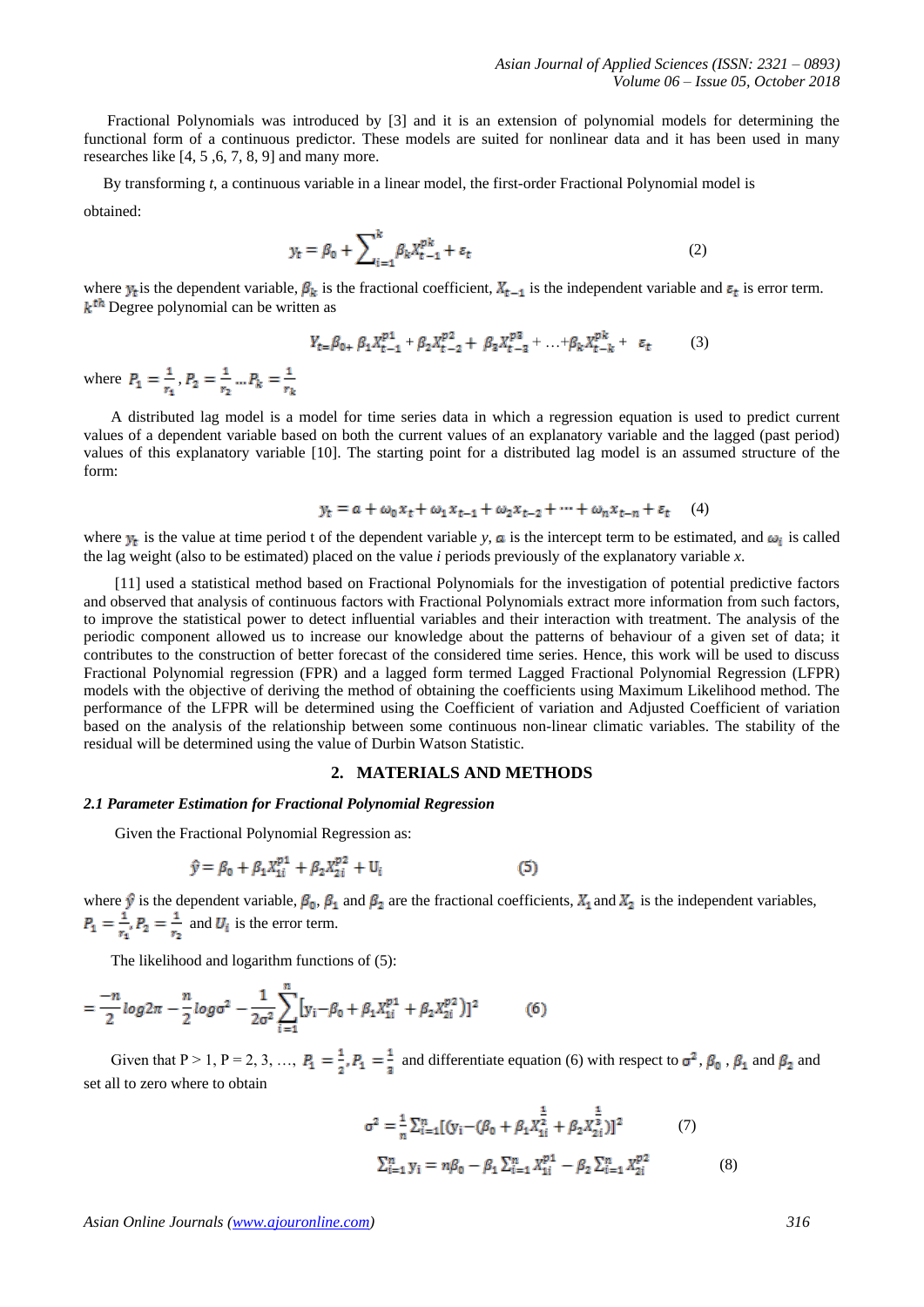*Asian Journal of Applied Sciences (ISSN: 2321 – 0893) Volume 06 – Issue 05, October 2018*

$$
\sum_{i=1}^{n} X_{1i}^{p1} y_i - \beta_0 \sum_{i=1}^{n} X_{1i}^{p1} - \beta_1 X_{1i}^{p2} - \beta_2 \sum_{i=1}^{n} X_{1i}^{p1} X_{2i}^{p2} \tag{9}
$$

$$
\sum_{i=1}^{n} X_{2i}^{p2} y_i - \beta_0 \sum_{i=1}^{n} X_{2i}^{p2} + \beta_1 X_{1i}^{p1} X_{2i}^{p2} + \beta_2 \sum_{i=1}^{n} X_{2i}^{p2} \tag{10}
$$

By expressing equations 8 - 10 in matrix form to obtain

$$
\begin{bmatrix} N & \sum_{i=1}^{n} X_{1i}^{1/2} & \sum_{i=1}^{n} X_{2i}^{1/2} \\ \sum_{i=1}^{n} X_{1i}^{1/2} & \sum_{i=1}^{n} X_{1i} & \sum_{i=1}^{n} X_{1i}^{1/2} X_{2i}^{1/2} \\ \sum_{i=1}^{n} X_{2i}^{1/2} & \sum_{i=1}^{n} X_{1i}^{1/2} X_{2i}^{1/2} & \sum_{i=1}^{n} X_{2i}^{1/2} \end{bmatrix} \begin{bmatrix} \beta_{0} \\ \beta_{1} \\ \beta_{2} \end{bmatrix} = \begin{bmatrix} \sum_{i=1}^{n} y_{1i} \\ \sum_{i=1}^{n} X_{1i}^{1/2} y_{1i} \\ \sum_{i=1}^{n} X_{2i}^{1/2} y_{1i} \end{bmatrix}
$$
(11)

## *2.2 Parameter Estimation for Lagged Fractional Polynomial Regression*

The Lagged Fractional Polynomial is defined as:

$$
y_t = \beta_0 + \beta_1 x_{t-1}^{p_1} + \beta_2 x_{t-2}^{p_2} + \epsilon_t
$$
 (12)

where  $y_t$  is the dependant variable  $\beta_0$ ,  $\beta_1$ ,  $\beta_2$  are fractional coefficients,  $x_{t-1}$ ,  $x_{t-2}$  are the independent variables and  $\epsilon_t$  is the error term.

By taking the likelihood and logarithm functions of equation (12)

$$
=\frac{-n}{2}\log 2\pi \frac{-n}{2}\log \sigma^2 - \frac{1}{2\sigma^2}\sum_{i=1}^n [y_t - (\beta_0 + \beta_1 x_{t-1}^{p_1} + \beta_2 x_{t-2}^{p_2})]^2
$$
(13)

By differentiating equation (13) with respect to  $\sigma^2$ ,  $\beta_0$ ,  $\beta_1$  and  $\beta_2$  and set all to zero, to obtain

$$
\sigma^2 = \frac{1}{n} \sum_{i=1}^n [y_t - (\beta_0 + \beta_1 x_{t-1}^{p_1} + \beta_2 x_{t-2}^{p_2})]^2
$$
 (14)

$$
\sum_{i=1}^{n} y_{t} = n\beta_{0} + \beta_{1} \sum_{i=1}^{n} x_{t-1}^{p_{1}} + \beta_{2} \sum_{i=1}^{n} x_{t-2}^{p_{2}}
$$
\n(15)

$$
\sum_{i=1}^{n} x_{t-1}^{p_1} y_t = \beta_0 \sum_{i=1}^{n} x_{t-1}^{p_1} + \beta_1 \sum_{i=1}^{n} (x_{t-1}^{p_1})^2 + \beta_2 \sum_{i=1}^{n} x_{t-1}^{p_1} x_{t-2}^{p_2}
$$
 (16)

$$
\sum_{i=2}^{n} x_{t-2}^{p_2} y_t = \beta_0 \sum_{i=2}^{n} x_{t-1}^{p_1} x_{t-2}^{p_2} + \beta_1 \sum_{i=2}^{n} x_{t-1}^{p_1} x_{t-2}^{p_2} + \beta_2 \sum_{i=2}^{n} (x_{t-2}^{p_2})^2 \tag{17}
$$

By expressing equations 15 - 17 in matrix, then we have;

$$
\begin{bmatrix} n & \sum_{i=1}^{n} x_{t-1}^{p_1} & \sum_{i=1}^{n} x_{t-1}^{p_2} \\ \sum_{i=2}^{n} x_{t-1}^{p_1} x_{t-2}^{p_2} & \sum_{i=2}^{n} (x_{t-1}^{p_1})^2 & \sum_{i=1}^{n} x_{t-1}^{p_1} x_{t-2}^{p_2} \\ \sum_{i=2}^{n} x_{t-1}^{p_1} x_{t-2}^{p_2} & \sum_{i=2}^{n} x_{t-1}^{p_1} x_{t-2}^{p_2} & \sum_{i=2}^{n} (x_{t-2}^{p_2})^2 \end{bmatrix} \begin{bmatrix} \beta_0 \\ \beta_1 \\ \beta_2 \end{bmatrix} = \begin{bmatrix} \sum y_t \\ \sum x_{t-1} y_t \\ \sum x_{t-2} y_t \end{bmatrix} \tag{18}
$$

### **3. RESULT AND DISCUSSION**

 The data used in this research article was obtained from [12]. The data contain yearly rainfall, humidity, evaporation and Temperature from 1985 to 2015. The time plot of all the series in figure  $1 - 4$  exhibited a continuous non-linear pattern and this inform the used of LFPR.



**Figure 1. Time Series Plot of Rainfall from 1985 to 2015**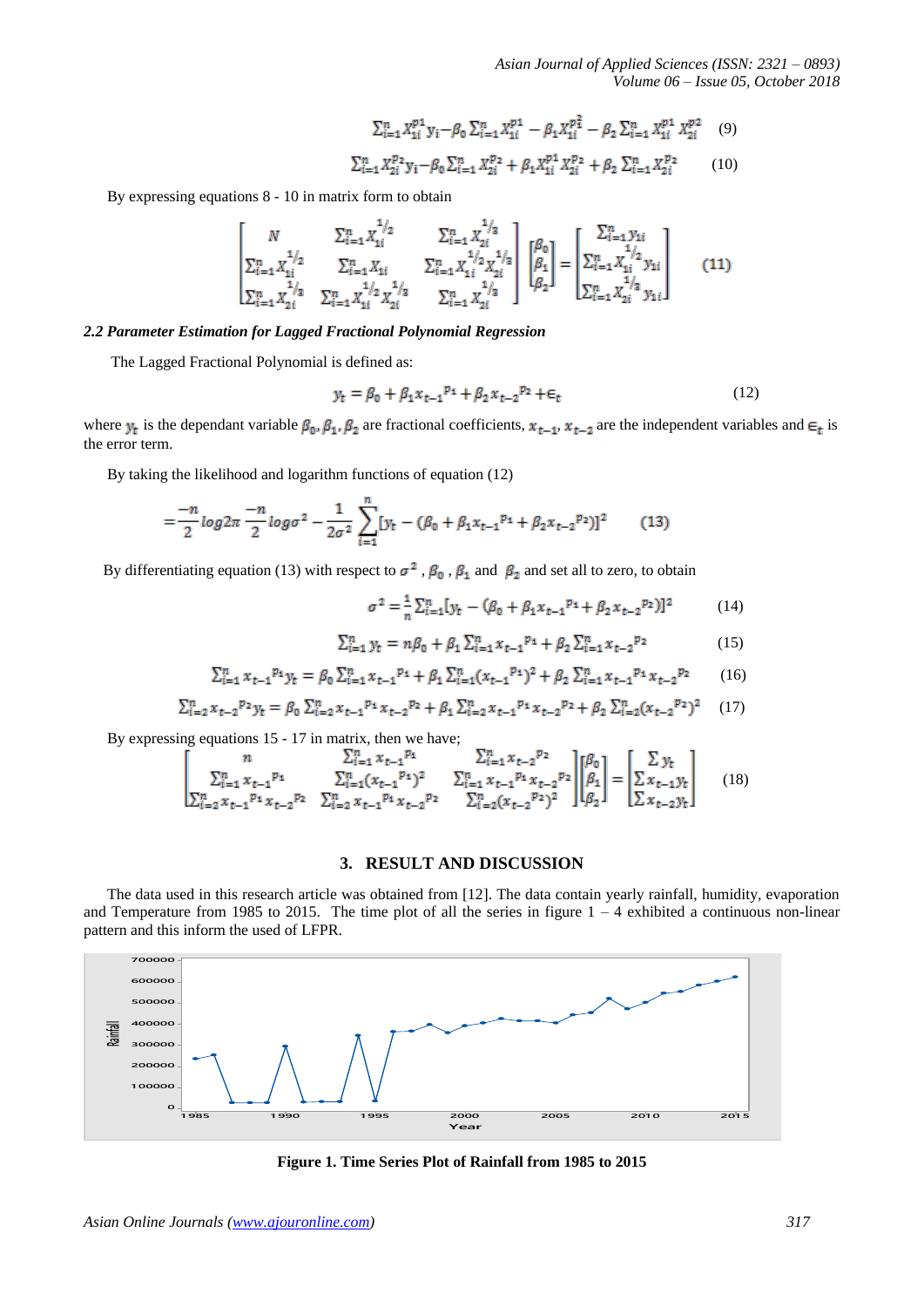

**Figure 2. The Time Series Plot of Evaporation from 1985 to 2015**



**Figure 3. Time Series Plot of Temperature from 1985 to 2015**



**Figure 4. Time Series Plot of Humidity from 1985 to 2015**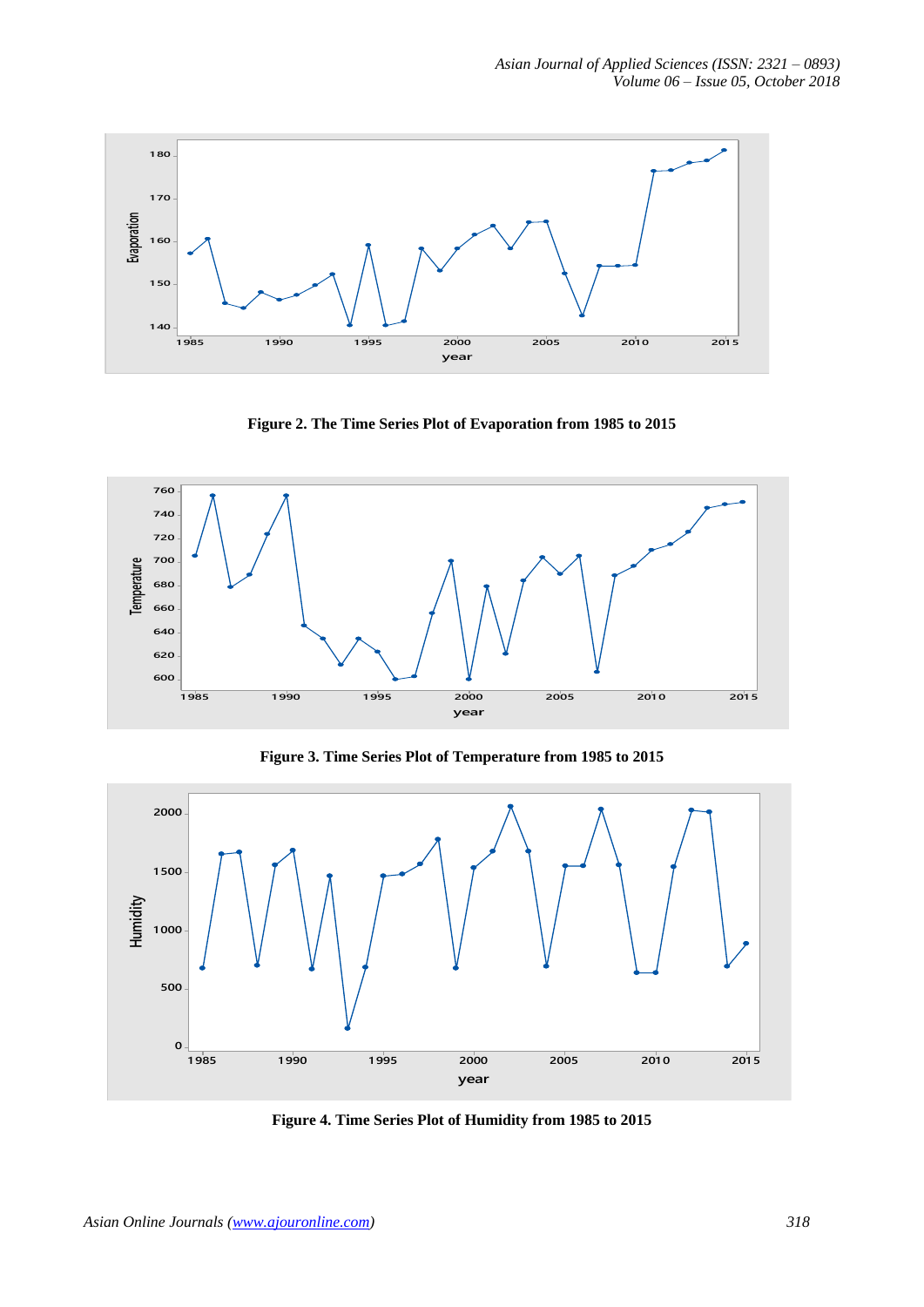Given that;  $P_1 = \frac{1}{r_1}$ ,  $P_2 = \frac{1}{r_2}$ , ...,  $P_k = \frac{1}{r_1}$ , the Fractional Polynomial Regression model used is;  $\hat{y}_t = \beta_0 + \beta_1 X^{\frac{1}{r_1}} + \beta_2 X^{\frac{1}{r_2}} + \dots + \beta_k X^{\frac{1}{r_k}}$ 

where  $r_1 = 2, r_2 = 3$ 

The Fractional Regression model obtained using Maximum Likelihood Estimation gives:

 $RAINFALL = -4367108.07073 + 800263.296473 EVAPORATION + 43700.016154 HUMIDITY$ + 5229.13782668 TEMP<br>where  $R^2 = 0.768255$ , Adjusted  $R^2 = 0.750610$  and Durbin Watson statistic = 1.66082.

The Lagged Fractional Polynomial regression model is defined as above

$$
\hat{Y_t} = \ \beta_0 \ + \ \beta_1 X_{t-1}^{\frac{1}{r_1}} \ + \ \beta_2 X_{t-2}^{\frac{1}{r_2}} \ + \ \ldots + \ \beta_k X_{t-k}^{\frac{1}{r_k}}
$$

where  $P_1 = \frac{1}{r_1}$ ,  $P_2 = \frac{1}{r_2}$ , ...,  $P_k = \frac{1}{r_k}$  and  $r_1 = 2$ ,  $r_2 = 3$ 

The Lagged Fractional Polynomial Regression model obtained using Maximum Likelihood Estimation gives:

*RAINFALL* = 1011614 + 18814.90*EVAP*<sub>t-1</sub> + 43560.25 *HUM*<sub>t-1</sub> + 45319.73*TEMP*<sub>t-1</sub> where  $R^2 = 0.989245$ , *Adjusted*  $R^2 = 0.964310$  and *Durbin Watson statistic* = 1.7635.

 The values of the Durbin Watson Statistic indicated the residual are not serially correlated and this implied the model is stable. The FPR and LFPR showed that the coefficients of Evaporation, Humidity and Temperature indicated that for every increase in Evaporation, Humidity and temperature there will be an increase in the millimeter of rainfall on yearly basis. In the FPR model, the value of  $\mathbb{R}^2$  showed that Evaporation, Humidity and temperature explained the variations in rainfall up to 77% and the value of *adjusted*  $\mathbb{R}^2$  showed the model is relatively a good fit. While in the LFPR model, the values of  $\mathbb{R}^2$  shows that Evaporation, Humidity and Temperature well explained the variations in rainfall up to 99% and the value of **adjusted**  $R^2$  showed the model is a good fit with high level of predictive power. In hence, the LFPR model outperformed the FPR based on the values of  $\mathbb{R}^2$  and adjusted  $\mathbb{R}^2$  when analysing the relationship between some continuous non-linear climatic variables.

## **4. CONCLUSION**

This research article was used to discuss the performance of lagged extension of Fractional Polynomial regression. The coefficients of the models were estimated using Maximum likelihood method and the stability of the model was checked using Durbin Watson Statistic. The coefficients of FPR and LFPR model indicated that for a unit increase in the independent variables there will be an increase in rainfall. The LFPR model outperformed the FPR based on the values of  $R^2$  and adjusted  $R^2$  when analysing the relationship between some continuous non-linear climatic variables. Conclusively, the LFPR indicated that the variations in the dependent was better explained by the predictors and even showed a better good fit with higher predictive power

#### **5. REFERENCES**

[1] Gasparrini, A. and Leone, M. "Attributable risk from distributed lag models." BMC Medical Research Methodology vol. 14, pp. 55 - 60.

[2] Hubert G. "Statistical Analysis of Management Data" Second Edition. New York: Springer Publication, 2010.

[3] Royston, P. and Altman, D.G. "Regression using Fractional Polynomials of Continuous Covariates: Parsimonious Parametric Modelling". Applied Statistics; vol. 43, pp. 429-467, 1994.

[4] Jansen, J.P. "Network Meta-Analysis of Survival Data with Fractional Polynomials". BMC Medical Research Methodology. vol. 11, no 61, pp. 11-61, 2011.

[5] MacCallum, R. C., Zhang, S., Preacher, K. J., & Rucker, D. D. "On the practice of dichotomization of quantitative variables". Psychological Methods, vol. 7, 19–40, 2002.

[6] Royston, P, Altman, D. G. and Sauerbrei, W." Dichotomizing continuous predictors in multiple regression: